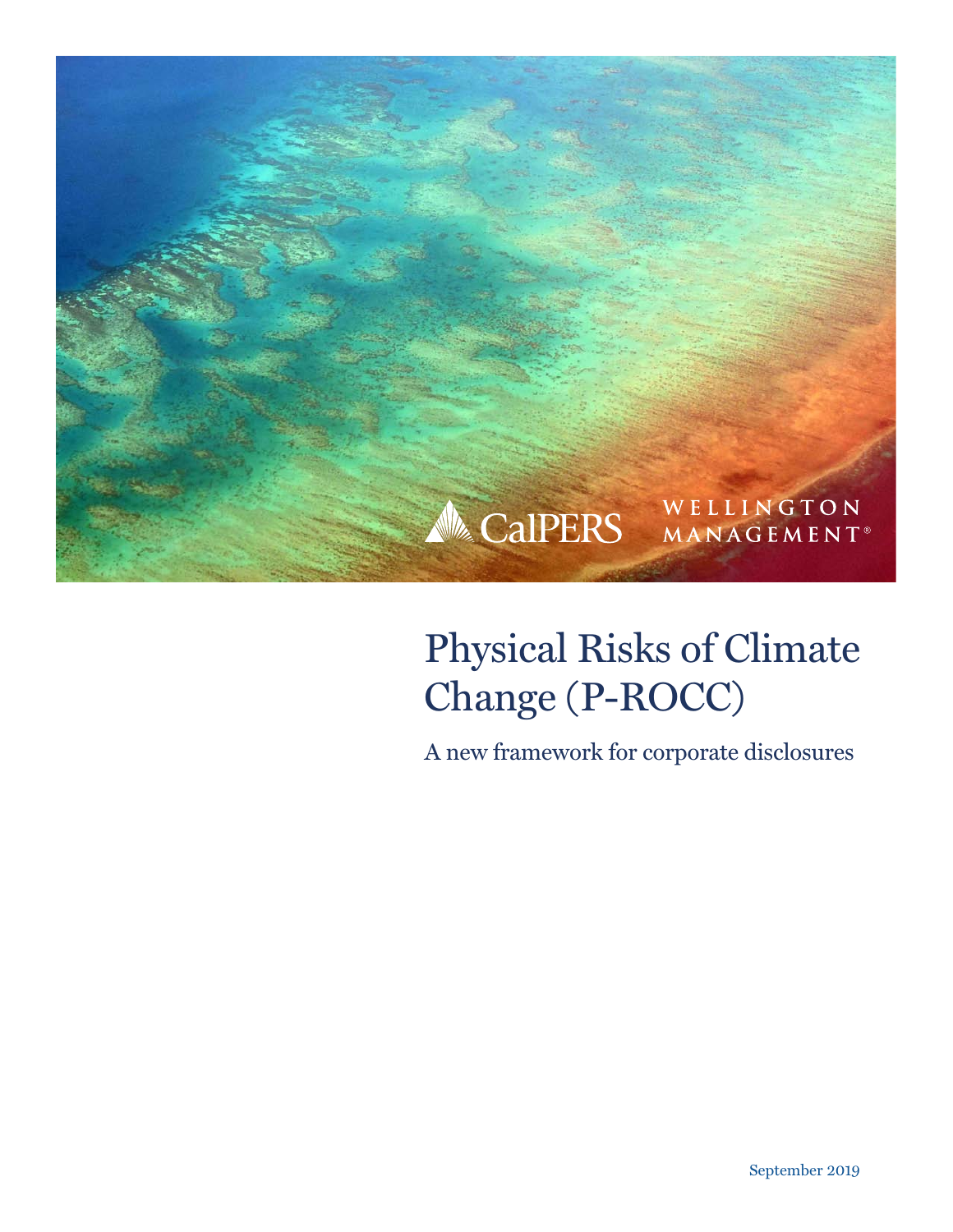$\frac{66}{22}$ 

**"As a global asset owner with a multi‑decade time horizon, we think it is critical to understand how companies are planning to adapt to the physical risks of climate change. Absent this information, we are left to wonder what, if any, steps a company has put in place to prepare for the future."**

— Beth Richtman, Managing Investment Director-Sustainable Investments at CalPERS

**"We believe that improved disclosure from companies will help us better assess climate-related risks and enhance our capacity to serve as fiduciaries of client assets."**

> — Wendy Cromwell, Vice Chair and Director, Sustainable Investment at Wellington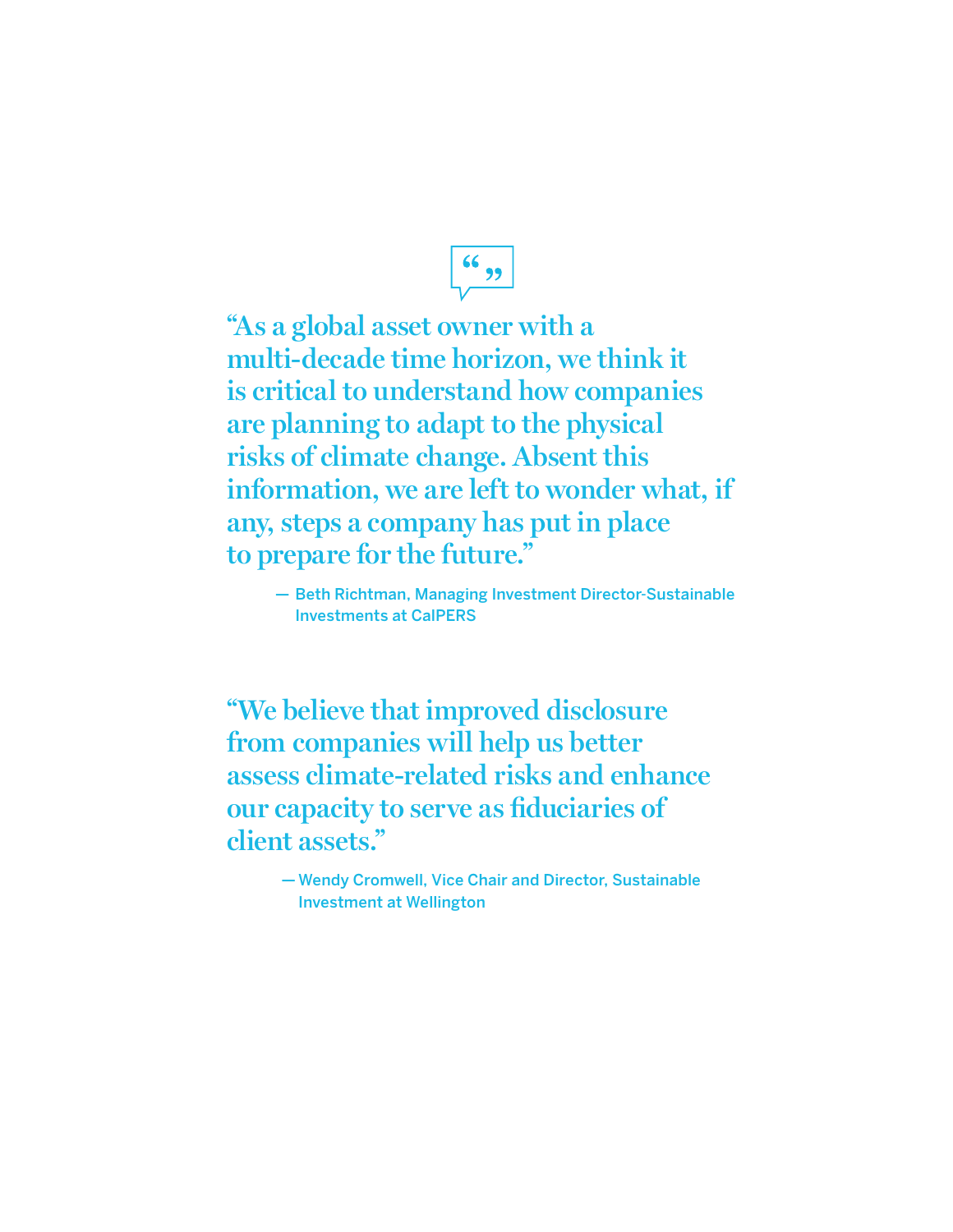### Background

In September 2018, Wellington Management, Woods Hole Research Center (WHRC), and the California Public Employees' Retirement System (CalPERS) announced a research collaboration to analyze and better understand how and where climate change may impact global capital markets. In our research to date, we have noted a lack of detailed company disclosures on the *physical effects* of climate change. Such disclosures will likely improve over time, as more companies aim to comply with emerging global regulations or voluntarily report activity in support of existing frameworks — such as the CDP (formerly the Carbon Disclosure Project), the Task Force on Climate-related Financial Disclosures (TCFD), and other environmental, social, and governance (ESG) recommendations.

While supporting these climate-oriented frameworks is a step in the right direction, it appears to us that most companies are primarily focused on assessing and reporting *transition risks*. To meet the need

### Climate risks can be divided into two areas:

**TRANSITION RISKS refer to effects on** companies as economies decarbonize. These risks may include policy and regulation, litigation, adoption of alternative energy sources, and shifting consumer preferences or behavior.

**PHYSICAL RISKS refer to the manifestations** of a changing climate and their associated costs. Physical risks include both chronic changes, or long-term shifts in climate patterns; as well as acute events, which may increase in severity or frequency in light of chronic changes.

for improved physical risk disclosure, Wellington Management and CalPERS have collaborated to create a new Physical Risk of Climate Change  $(P\text{-}ROCC)$  framework,<sup>1</sup> which we believe provides a helpful guide for company management teams to integrate climate science-based scenarios into their strategic planning and disclosures.

# Potential benefits of the P-ROCC framework

With this guidance, we encourage companies to leverage climate science-based scenarios to better prepare for and disclose the physical risks of climate change. We believe that improved disclosure of climate preparedness offers companies many benefits, and we hope executive teams and boards of directors find the P-ROCC framework useful as they develop strategies to identify, measure, and manage their physical climate risk exposure. An improved understanding and disclosure of physical climate risks could help a company:

- 1. Better relay information to capital providers, investors, markets, and regulators;
- 2. Meet new disclosure requirements more effectively;
- 3. Assure investors that it takes these risks seriously — (absent disclosure, market participants may presume that the company is unprepared for climate-related risks, affecting stock price volatility, cost of capital, confidence in management, and potential litigation);
- 4. Recognize and adapt to the effects of climate change on operations; and
- 5. Form a baseline to assess and build competitive advantage.

<sup>1</sup>This framework does not include traditional climate-focused sustainability disclosures, such as corporate emissions policies or the exposure to transition risks such as potential litigation, regulations, shifting consumer preferences, social pressure, and technological shifts. Numerous procedures and guidelines already exist for these and many companies are already managing to them.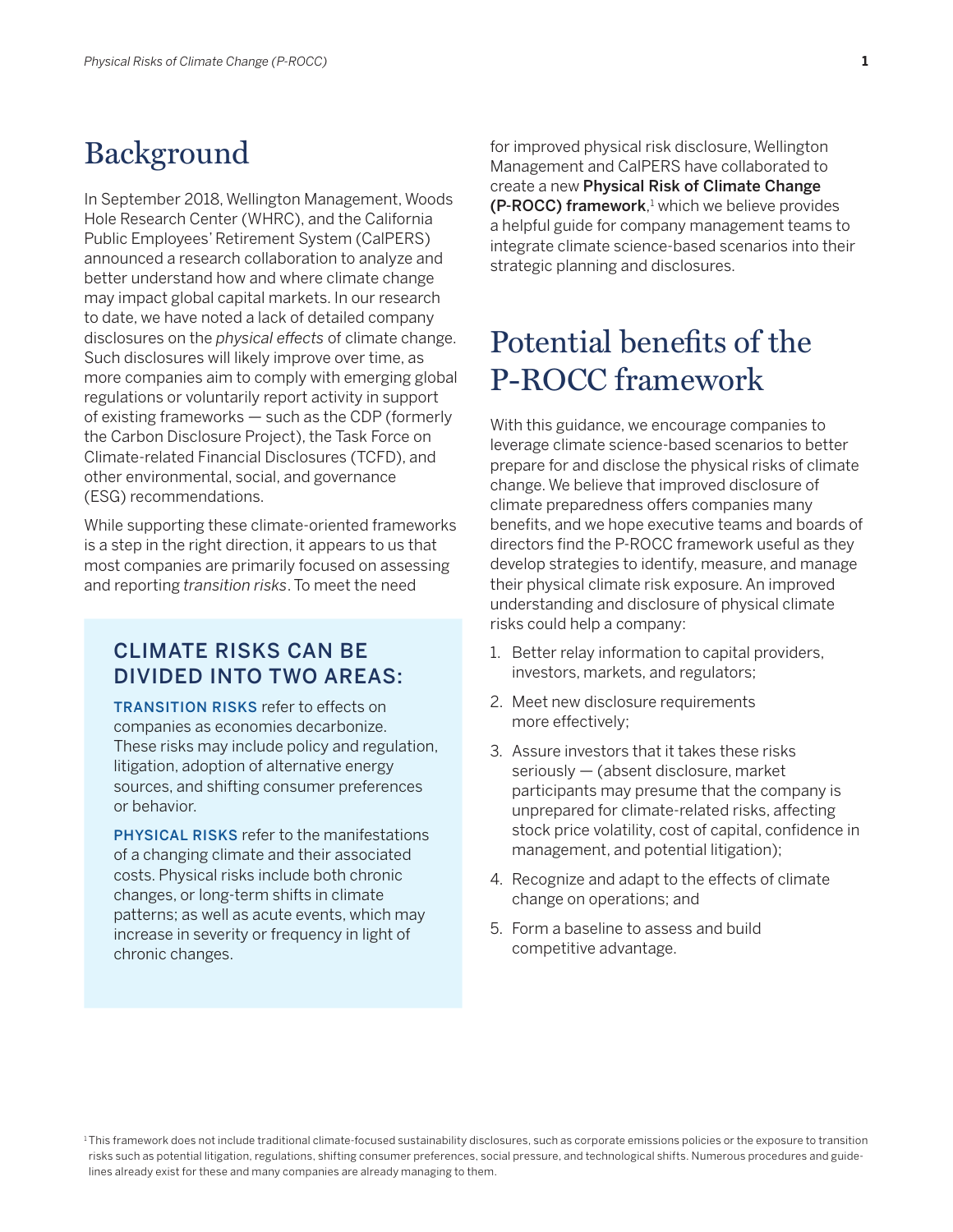# Business risks in a changing world

The physical risks of climate change are varied and global; they include chronic risks like extreme heat, drought, and water access as well as acute risks like wildfires, hurricanes, and flooding.

While we refer to these variables as "risks," not every climate-related impact on an individual company or industry will be negative. Disclosures should consider both the downside and the potential benefits of climate change to the firm's business.

### Chronic risks

**EXTREME HEAT** may damage roads, buildings, and transit infrastructure and can be devastating for agricultural industries. Businesses may need to increase capital spending for maintenance and replacement of equipment and inventory. They may need to install sensors or other devices to measure how well their infrastructure, operations, crops, or livestock can withstand high temperatures. They may even need to shift the geographies of their supply chains.

Above certain levels, heat, especially when combined with humidity, takes a human toll. As regions see more days of high heat, labor and energy costs may climb as outdoor productivity and hours decline and workers move indoors. Health care costs may go up, especially among vulnerable populations. Customers may change vacation destinations or have less interest in outdoor venues. Outdoor agricultural and construction productivity and hours worked may drop.

**DROUGHT** can affect the availability, access, and pricing of water and food. It can also increase costs for companies that rely on water as a key production input or means of transportation. Finally, drought can hamper hydropower generation and the stability of agricultural production.

SEA-LEVEL RISE is one of the most significant longer-term risks. Unmitigated, its potential for destruction of coastal residential and commercial property is significant, as is the potential impact of forced or voluntary human migration and the impact on infrastructure, municipalities, and economic growth. Companies may need to adapt or relocate operations, at substantial cost.

### **ACUTE RISKS**

#### Wildfires, hurricanes, and flooding

disrupt business operations by damaging property or inventory, or by causing power outages or government-service shutdowns. Such events may keep customers away or prevent shipments or transport; they may also contaminate soil and water, which could degrade consumer confidence in agricultural products and pose consumer health risks.

If perceived to be chronic, these risks can influence real estate values, as well as insurance costs and coverage availability. As the frequency and/ or intensity of these risks increases, companies need to anticipate the potential business impacts and build resilience. Here again, our research suggests that companies in geographies that risk becoming unlivable, or suffering economically, due to these risks may need to work with communities to collectively increase adaptive capacity. New adaptation business opportunities may arise as a result of these needs.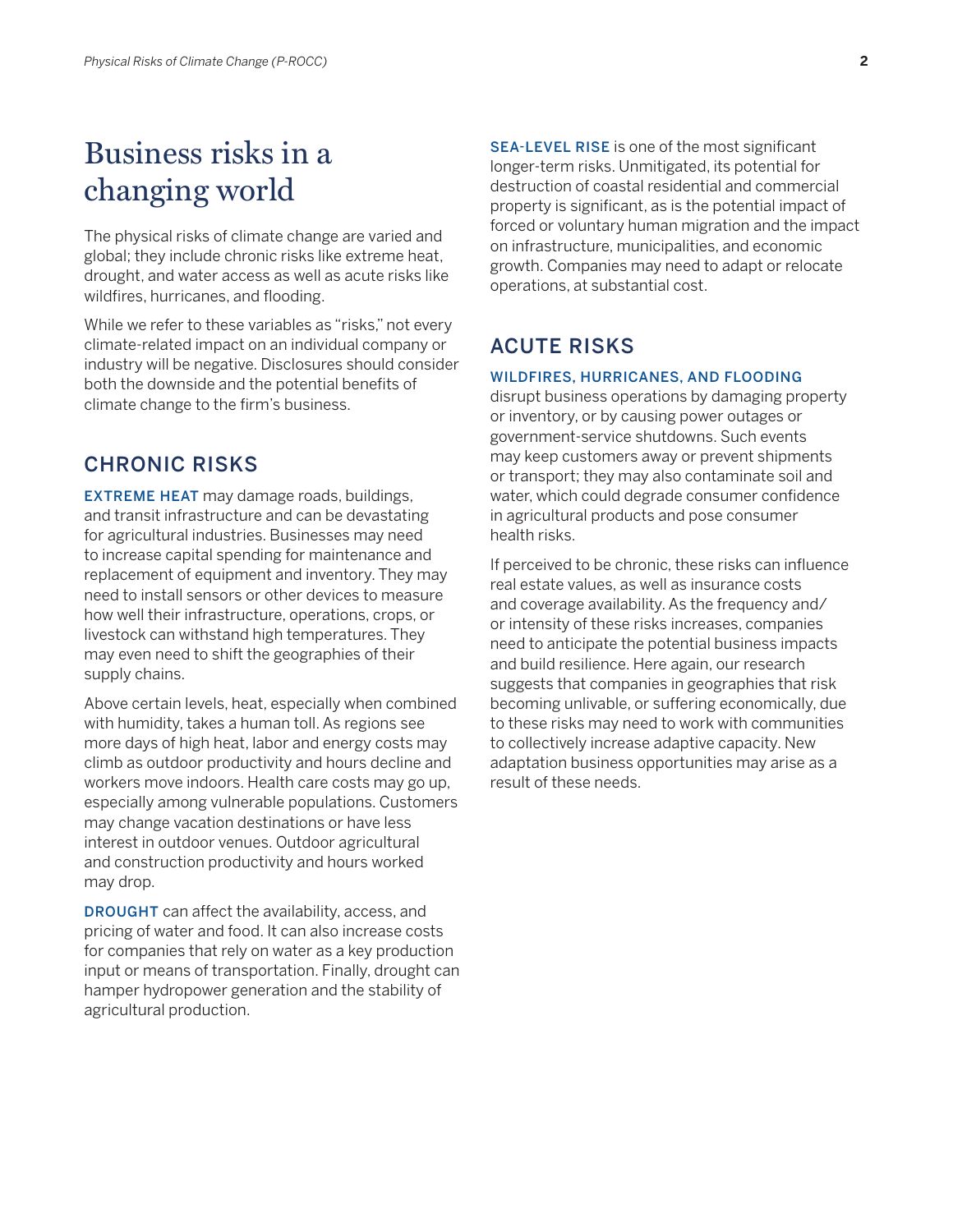# P-ROCC framework — Defining preferred corporate practices and climate disclosures

### Implement Preferred **PRACTICES**

#### **1. Develop climate scenarios**

In preparing for these risks, companies cannot rely only on historical data. As the effects of climate change escalate, projections for the length, frequency, or intensity of weather events based on historical averages are likely to be less accurate. Given the likelihood of more severe physical outcomes, we believe scenario planning based on sound climate science research is imperative.

Climate scenarios are not predictions. They depend on assumptions about greenhouse gas (GHG) emissions, which vary according to human behavior; and human behavior will, in turn, be affected by government policies and technological developments. Scenarios can help companies assess and plan for a wider range of outcomes, so disclosure should include management's assumptions for underlying scenarios. As such, companies should not be evaluated on the accuracy of estimated impacts from climate change. Rather, they should be evaluated on the thoughtfulness and robustness of their scenario planning exercise and risk management around potential effects.

The most important elements for integrating physical risks into strategic assessments include the use of sound climate science and a range of climate scenarios and creativity (informed by the insights related to a specific business model and industry landscape) to imagine all of the potential effects on a company's business. A number of "off-the-shelf" risk tools are emerging to facilitate company-level scenario analysis; however, we suggest companies delve more deeply into risk assessments and engage senior management to ensure the highest quality and most useful insights for the particulars of their business.

#### **2. Work with experts**

Our collaboration with WHRC climate scientists has reinforced the importance of working directly with experts who understand the potential uses and implications of various climate science models, as well as the assumptions and nuances that comprise impactful scenario planning.

A company may need to hire climate science experts, work with an external consultant or climate specialist firm, or otherwise attain the knowledge needed to assess their risks and opportunities. For companies with significant exposure to climate change, staffing for climate expertise should be considered a critical organizational function similar to legal, IT, accounting, or enterprise risk expertise. The price of failing to plan for the effects of climate change on operations, profits, labor, or customers could potentially dwarf the cost of hiring a specialist to help anticipate and prepare for potential risks and/or be well worth the investment to capitalize on opportunities.

#### **3. Build executive and board knowledge**

Climate disclosures should note the executive-level and associated resources responsible for building climate resilience and managing associated risks. Disclosing the executive level of responsibility will help investors understand how the company is delegating climate-risk planning, strategy, oversight, and accountability. Boards of directors should also be informed and have a long-term vision for the firm's strategy around climate change, including effective management of risks and opportunities for operations, labor, and customer relations. As such, the board should include member(s) or committee(s) that possess pertinent environmental knowledge and experience, or have the ability to access appropriate independent sources.

### Develop Climate Disclosure

Below we offer a guide for developing physical climate disclosures that complement other climaterelated disclosure frameworks such as the TCFD and CDP. Although we are not advocating a particular reporting method or prescribing where such disclosure should be published, we do believe that these details will be of high interest to a broad set of asset owners and asset managers. Please note that the suggested steps listed below are primarily intended to help improve the quality and usefulness of corporate climate-related disclosures on a broad scale. As such, they should be viewed as guideposts, rather than as a comprehensive "checklist" that encompasses all risks facing business lines.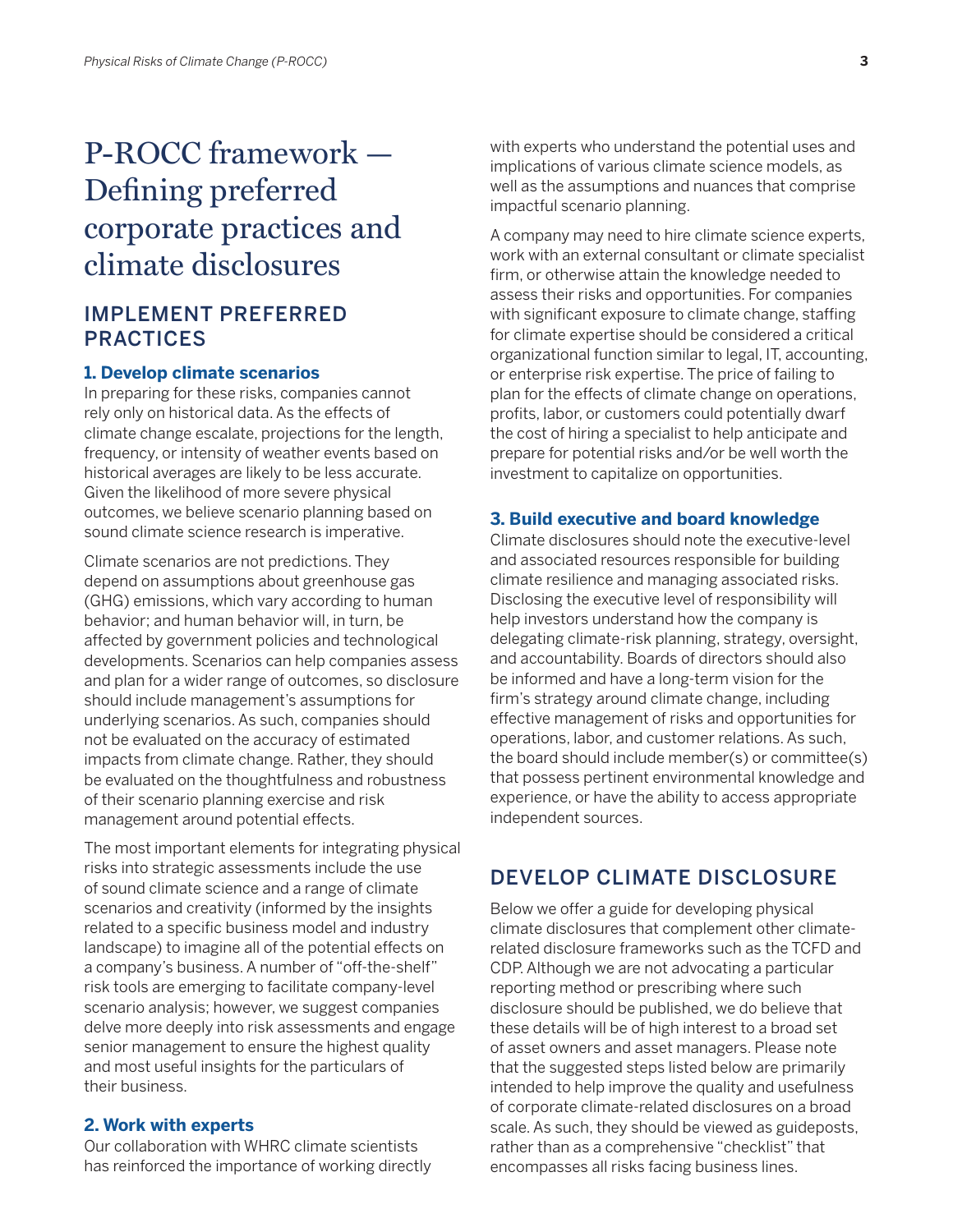#### Components of disclosure



- 1. Determine time horizon for scenario planning. For example:
	- a. Short term: year to year
	- b. Medium term: three to five years
	- c. Long term: 10 to 30 years
- 2. Assess climate impact for each time frame, note key assumptions, and review process.
	- a. Cite source of climate data and methodology.
	- b. Detail climate assumptions, such as which warming scenario or scenarios (e.g., 1.5° or 3°, etc.) the company is planning for. We suggest that management teams consider multiple scenarios and time horizons and disclose each, as well as the data considered. Identify the base case your company uses for capital planning.
	- c. Outline ongoing climate variables and metrics that are of the most concern and will be monitored closely.
	- d. Learn from experience: Review the types and magnitudes of extreme weather events that have been disruptive or expensive in the past, noting any patterns. Recognize that climate change may alter the frequency, length, and intensity of such events.
- 3. Analyze the physical attributes of the company's business and note key climate variables that are of concern.
	- a. This could include, for example, material geographies housing key business assets, including personnel, headquarters, supply chains, and end markets. For each geography identified, discuss probable impacts and associated costs.
	- b. We suggest using the following organizing principle (DELTA):
		- i. Demand: Changing location, health, resilience, and finances of customers. Disclose percentage of revenue and profit derived from countries or regions most at risk.
- ii. Expenditures: Fixed asset augmentation, repairs, and impairment
- iii. Logistics: Business or supply chain/ inventory disruptions, including travel and security of inputs (energy and raw materials)
- iv. Talent: Employee health and safety and location of labor pool
- v. Acquisition: Strategy to assess geographic climate risks that may arise as a result of potential mergers, acquisitions, or expansion plans
- 4. Identify business opportunities; for example:
	- a. Expansion of product offerings
	- b. Demand from new markets
- 5. Evaluate impact on revenue and profit over the time horizons chosen for scenario planning, assuming that no climate-related adaptation measures are taken within the business. Disclose estimated percentage ranges for the impact of climate change on revenue and profit. Note that estimated impact ranges could be cumulative or annual over these periods and may be positive or negative. Make a qualitative assessment of the materiality of this percentage range without undertaking adaptation measures. Add descriptive color as to the sources and pace of the overall impact over these time horizons.
- 6. Discuss the actions the company has taken or is considering to address the risks and opportunities that have been identified. This may include existing or prospective risk-management mechanisms such as:
	- a. Transfer: Insurance coverage and how it may be affected (e.g., pricing, availability)
	- b. Adapt: Strategy to allocate capital expenditures associated with facility or supply moves and retrofits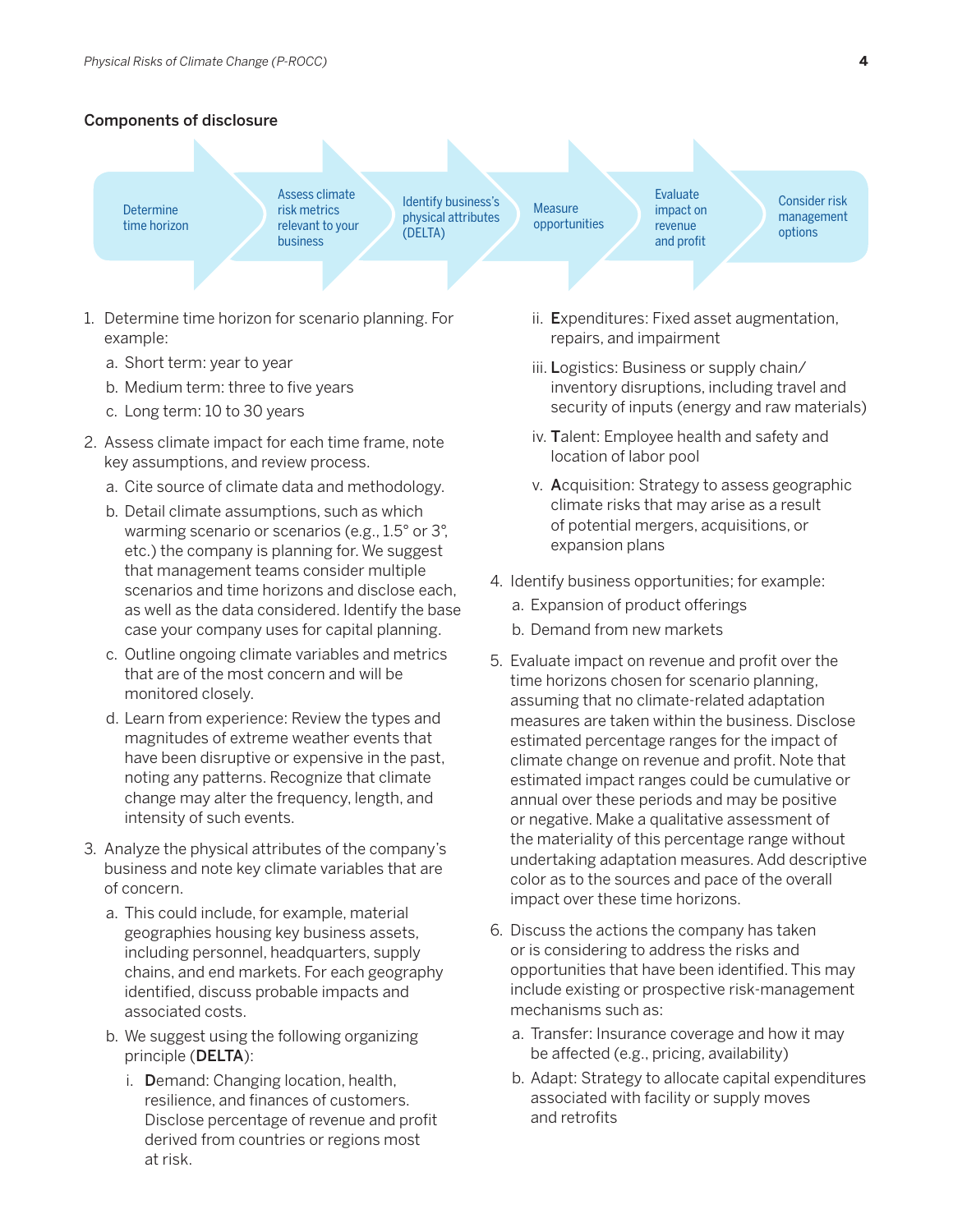c. Repair: Disclose capital allocated to replacing or repairing assets that are impaired as a result of an acute event, and any relevant regulatory provisions or other mechanisms

Quantify the degree to which these actions will help the company adapt, including reference to the aggregate impact on revenue and profit over the chosen time horizons.

# Closing thoughts

It was once said that the best risk tool is imagination. Imagination enables companies to predict and prepare for the future. By offering the P-ROCC framework, we are encouraging companies to couple sound climate science-based scenarios and corporate imagination to better prepare their organization for the physical risks of climate change. As investors, we seek improved disclosures about how the companies we invest in are assessing their vulnerabilities to and opportunities from climate change and building resilience to enable their long-term success.

We recognize that climate risk assessment is a work-in-progress at most companies, so we encourage disclosure on a best-efforts basis in the short term that improves with more refined analysis over time.

## Additional resources

The following reports may be of interest for additional guidance and examples of disclosure:

- Task Force on Climate-related Financial Disclosures: Status Report (September 2018)
- TCFD Implementation Guide: Using SASB Standards and the CDSB Framework to Enhance Climate-Related Financial Disclosures in Mainstream Reporting
- • CDP Guidance for companies
- • Advancing TCFD Guidance on Physical Climate Risks and Opportunities: Prepared by Four Twenty Seven and Acclimatise for the European Bank for Reconstruction and Development (EBRD)